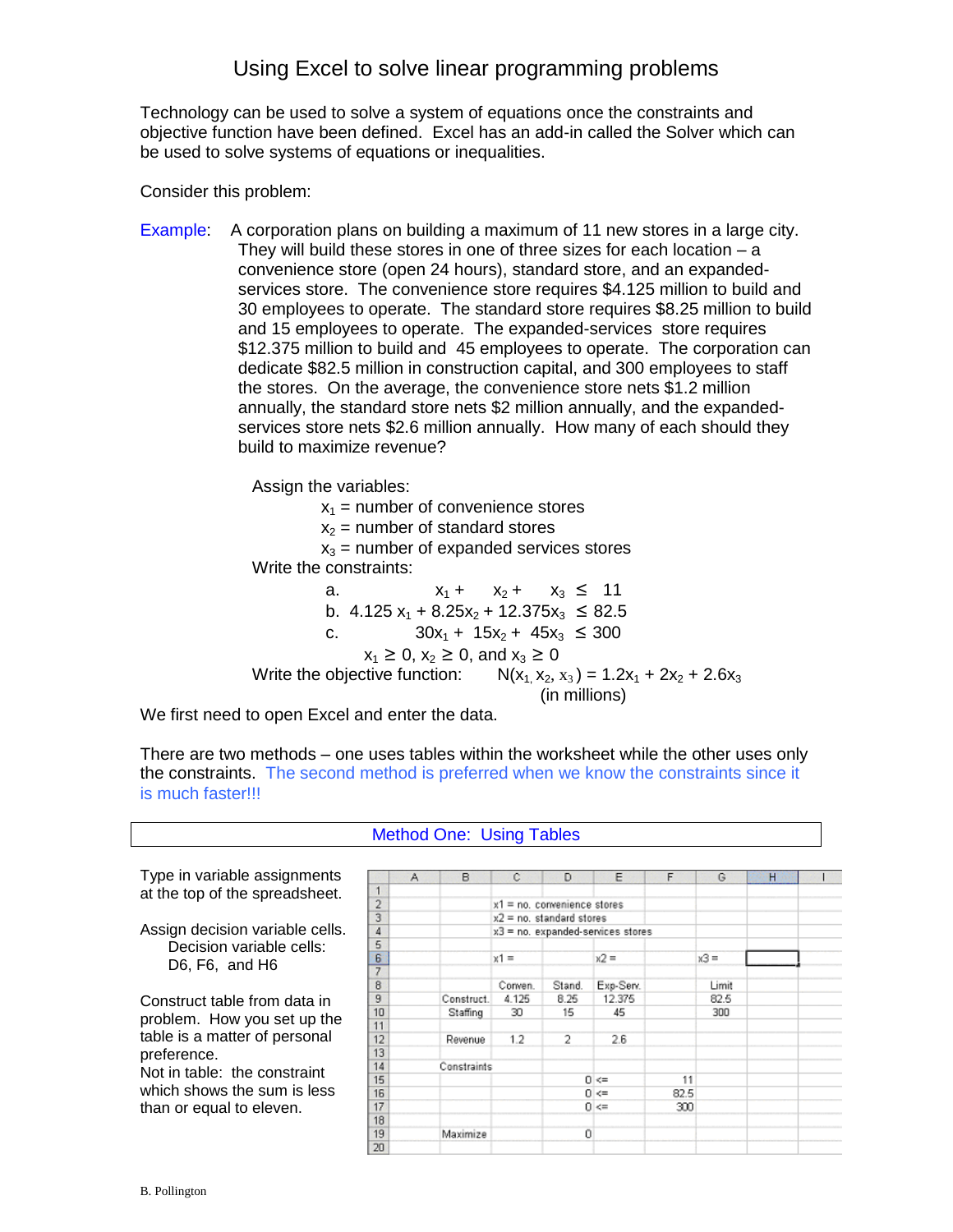Formulas in cells:

|                         | Cell            | Formula                                              |
|-------------------------|-----------------|------------------------------------------------------|
| constraint a 1          | D <sub>15</sub> | $= D6 + F6 + H6$                                     |
| constraint $b \mid D16$ |                 | $= 4.125 \cdot D6 + 8.25 \cdot F6 + 12.375 \cdot H6$ |
| constraint c            | D <sub>17</sub> | $=30*$ D6 + 15*F6 + 45*H6                            |
| Maximize                | D <sub>19</sub> | $=1.2$ * D6 + 2*F6 + 2.6*H6                          |

Now that the table is set up, we can access the solver. Click on Tools. If you do not see Solver then click on Add-Ins and select Solver. Now click on Tools again and select Solver.

|                 | A | B                          | с                                   | D              | Ε          | F    | G         | H                             |                                     | Font Color (Red)   K | L      |
|-----------------|---|----------------------------|-------------------------------------|----------------|------------|------|-----------|-------------------------------|-------------------------------------|----------------------|--------|
| 1               |   |                            |                                     |                |            |      |           |                               |                                     |                      |        |
| $\overline{2}$  |   |                            | $x1$ = no. convenience stores       |                |            |      |           |                               |                                     |                      |        |
| 3               |   |                            | $x2 = no$ . standard stores         |                |            |      |           |                               |                                     |                      |        |
| 4               |   |                            | $x3$ = no. expanded-services stores |                |            |      |           |                               |                                     |                      |        |
| 5               |   |                            |                                     |                |            |      |           |                               |                                     |                      |        |
| 6               |   |                            | $x1 =$                              |                | $x2 =$     |      | $x3 =$    |                               |                                     |                      |        |
| 7               |   |                            |                                     |                |            |      |           |                               |                                     |                      |        |
| 8               |   |                            | Conven.                             | Stand.         | Exp-Serv.  |      | Limit     |                               |                                     |                      |        |
| 9               |   | Construct.                 | 4.125                               | 8.25           | 12.375     |      | 82.5      |                               |                                     |                      |        |
| 10              |   | Staffing                   | 30                                  | 15             | 45         |      | 300       |                               |                                     |                      |        |
| 11              |   |                            |                                     |                |            |      |           | <b>Solver Parameters</b>      |                                     |                      | 眍      |
| 12              |   | Revenue                    | 1.2                                 | $\overline{2}$ | 2.6        |      |           |                               |                                     |                      |        |
| 13              |   |                            |                                     |                |            |      |           | Set Target Cel:               | \$D\$19                             | B.                   |        |
| 14              |   | Constraints                |                                     |                |            |      | Equal To: |                               | $\mathcal{F}$ Max $\mathcal{F}$ Min | Value of:<br>10      |        |
| 15              |   |                            |                                     |                | $0 \leq x$ | 11   |           | -By Changing Cells:           |                                     |                      |        |
| 16              |   |                            |                                     |                | $0 \leq$   | 82.5 |           | \$D\$6,\$F\$6,\$H\$6          | F.                                  | <b>Guess</b>         |        |
| 17              |   |                            |                                     |                | $0 < =$    | 300  |           |                               |                                     |                      |        |
| 18              |   |                            |                                     |                |            |      |           | -Subject to the Constraints:- |                                     |                      |        |
| 19              |   | Maximize                   |                                     |                |            |      |           | \$D\$15 < 11                  |                                     |                      | Add    |
| $\overline{20}$ |   |                            |                                     |                |            |      |           | \$D\$16 <= 82.5               |                                     |                      |        |
| 21<br>$14 - 4$  |   | > M Sheet1 Sheet2 Sheet3 / |                                     |                |            |      |           | $$D$17 < = 300$               |                                     |                      | Change |
| Point           |   |                            |                                     |                |            |      |           |                               |                                     |                      | Delete |

**Target cell:** Maximize cell. To enter it, just click on that cell. **Equal to** Max

**Changing Cells**: Decision variable cells D6, F6, H6.

**Subject to the constraints**: Click on Add. Click on Cell Reference and then click in D15, then click on Constraint and then click in F15. Be sure the test listed between them is  $\leq$ .

## Now click on **Options**

 Make sure Assume Linear Model and Assume Non-Negative boxes are checked, then click OK.

Back at the Solver, click **Solve**. It should yield the solution. Click on Keep solution.

| <b>Solver Options</b>      |                |   |                        |  |  |
|----------------------------|----------------|---|------------------------|--|--|
| Max Time:                  | 100<br>seconds |   | 0K                     |  |  |
| Iterations:                | 100            |   | Cancel                 |  |  |
| Precision:                 | 0.000001       |   | Load Model             |  |  |
| Tolerance:                 | l5             | % | Save Model             |  |  |
| 10.0001<br>Convergence:    |                |   | Help                   |  |  |
| Assume Linear Model        |                |   | Use Automatic Scaling  |  |  |
| Assume Non-Negative        |                |   | Show Iteration Results |  |  |
| Estimates                  | Derivatives    |   | Search                 |  |  |
| <sup>6</sup> Tangent       | Forward        |   | <sup>6</sup> Newton    |  |  |
| C Quadratic<br>$C$ Central |                |   | C Conjugate            |  |  |